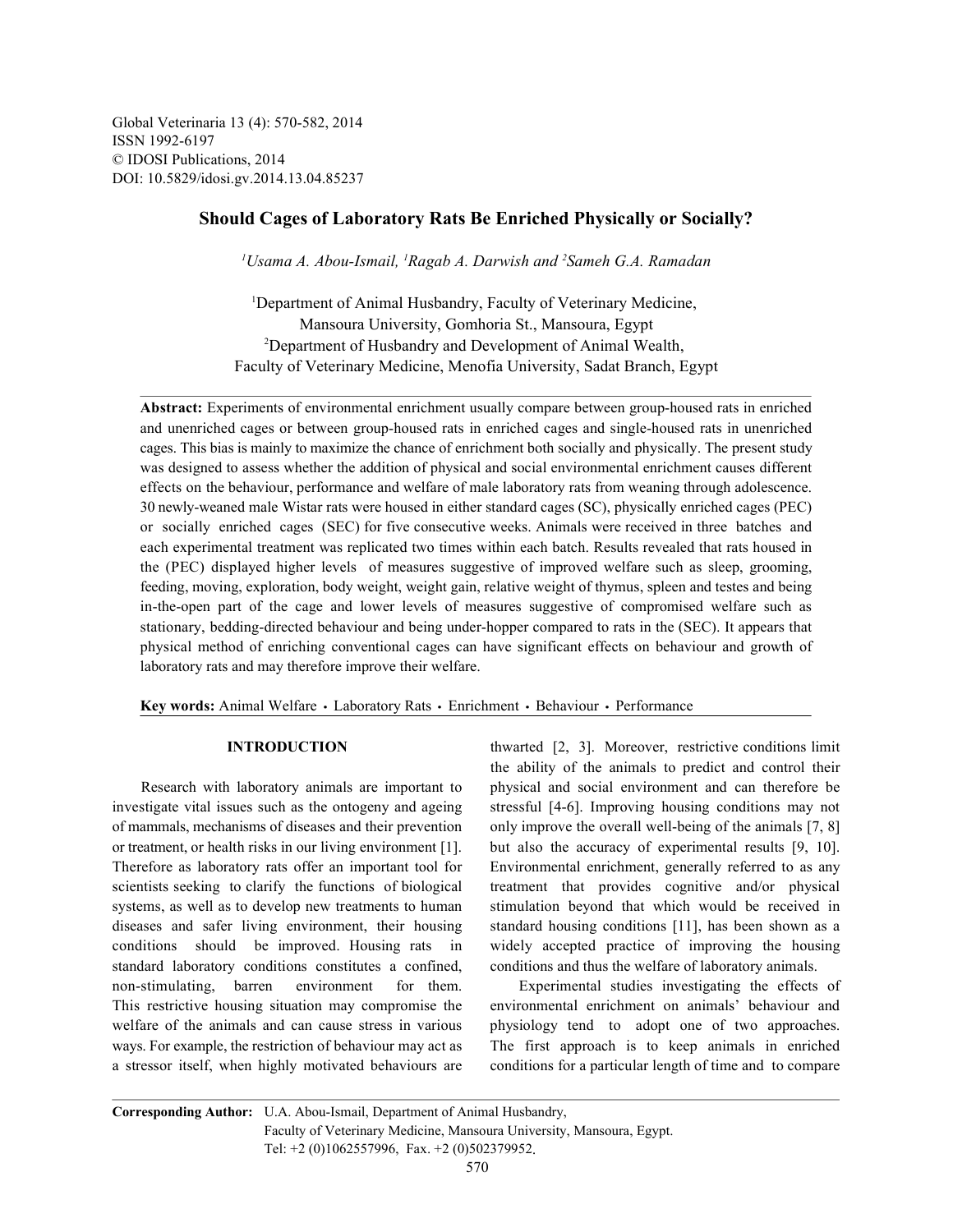the way they perform, with the conspecifics housed in tunnels, nesting materials, climbing devices such as unenriched conditions [12-15]. Whereas, the second ladders, gnawing objects and other structures are approach is to compare how a previously "unenriched" commonly used as physical enrichment items in rat animal performs when it experiences an enriched cages. Used alternatively or in conjunction with physical housing situation [16-18]. manipulation of the cage environment are increased

in methods of environmental enrichment for rodents multiple housing of rats) [42, 43]. housed in laboratory conditions. Five types of enrichment The environment has a major impact on rat practices have been increasingly used in enriching physiology and behaviour, especially in the early periods standard cages of laboratory rodents. The first practice of life. Varying the rearing environment results in is the social enrichment of the environment by housing individual variation and, hence, alters responses during animals together with conspecifics in pairs or in groups experiments. Several studies have shown that [19-21]. Humans are also a part of the social environment environmental enrichment and a complex environment of laboratory animals and handling animals is a very may decrease or increase the variability in research important aspect of this daily care routine [22]. It is also results [44-47]. Such an increase in the variation of beneficial to train animals to become used to routine experimental animals leads to an increase in the number handling and procedures [23]. The second practice is the of animals needed in an experiment. This contradicts with physical enrichment of the environment by increasing the overall goal of reducing the number of animals cage size or adding physical structures and additional required for experiments. However, housing animals in accessories to the cage [24-28]. The third practice is the adequately complex environment to ensure their normal nutritional enrichment of the environment by scattering development and welfare is thought to be necessary for food items in the substrate or bedding so that the animals producing animals with better coping abilities and greater spend time searching for it [29]. It has been shown that tolerance of stressful manipulations in experiments [48]. rats prefer earned food although free food was available, The well-being of rats with reduced variation might be when the work demands were not too high [30]. achieved by rearing the animals in similarly enriched The fourth practice is the psychological enrichment of environments, i.e. through the standardisation of the the environment by increasing the possibilities for housing environment of laboratory animals, where animals to control their environment [4, 13]. It has been enrichment tools are consistently included. shown that providing shelters or refuges gave the animals Therefore, little information is available regarding the opportunity to withdraw from frightening stimuli as the respective roles of social and physical factors on well as too much light [31-33]. Plastic tubes [34] old altering behaviour, performance and welfare of laboratory drinking bottles [35] and huts [33] are simple solutions for rats. The present study was designed to assess whether shelters. Whereas, the fifth practice is the sensory the addition of physical and social environmental enrichment of the environment by providing aids that enrichment causes different effects on the behaviour, can reduce reactivity of animals to sudden background performance and welfare of male laboratory rats from noises, such as playing radios softly during the day weaning through adolescence. Comparing environments [36-38]. with potentials to differ socially and physically would

enrichment have been implemented in studies groups (see housing conditions). One would therefore investigating the effects of enriching conventional cages argue that because rats are social animals housing them of laboratory rodents on their behaviour and welfare, singly would be stressful. it appears that they are usually represented in two forms Single housing of some rodent species such as only; namely animate (social enrichment) (i.e. enrichment laboratory rats has been demonstrated to have adverse through the provision of social contacts with effects on their behaviour and health [49, 50] and conspecifics) and inanimate (physical enrichment and therefore to be stressful [51, 52]. Moreover, when single other types) (i.e. enrichment through the provision of housing involves isolation rather than separation structures and substrate changes to cages, toys, cage (as when individuals do not have the ability to see, smell furniture, exercising devices, climbing accessories, or touch other rats) it can be more stressful [51]. addition of manipulanda, novelty food, auditory and Nevertheless, single housing is still used worldwide for olfactory stimulation) [39-41]. Devices such as igloos, logistical and ethical reasons, for example, to reduce the

Recent years have thus witnessed a surge of interest handling of rats and social enrichment (for example,

Although these five practices of environmental require housing rats singly versus housing them in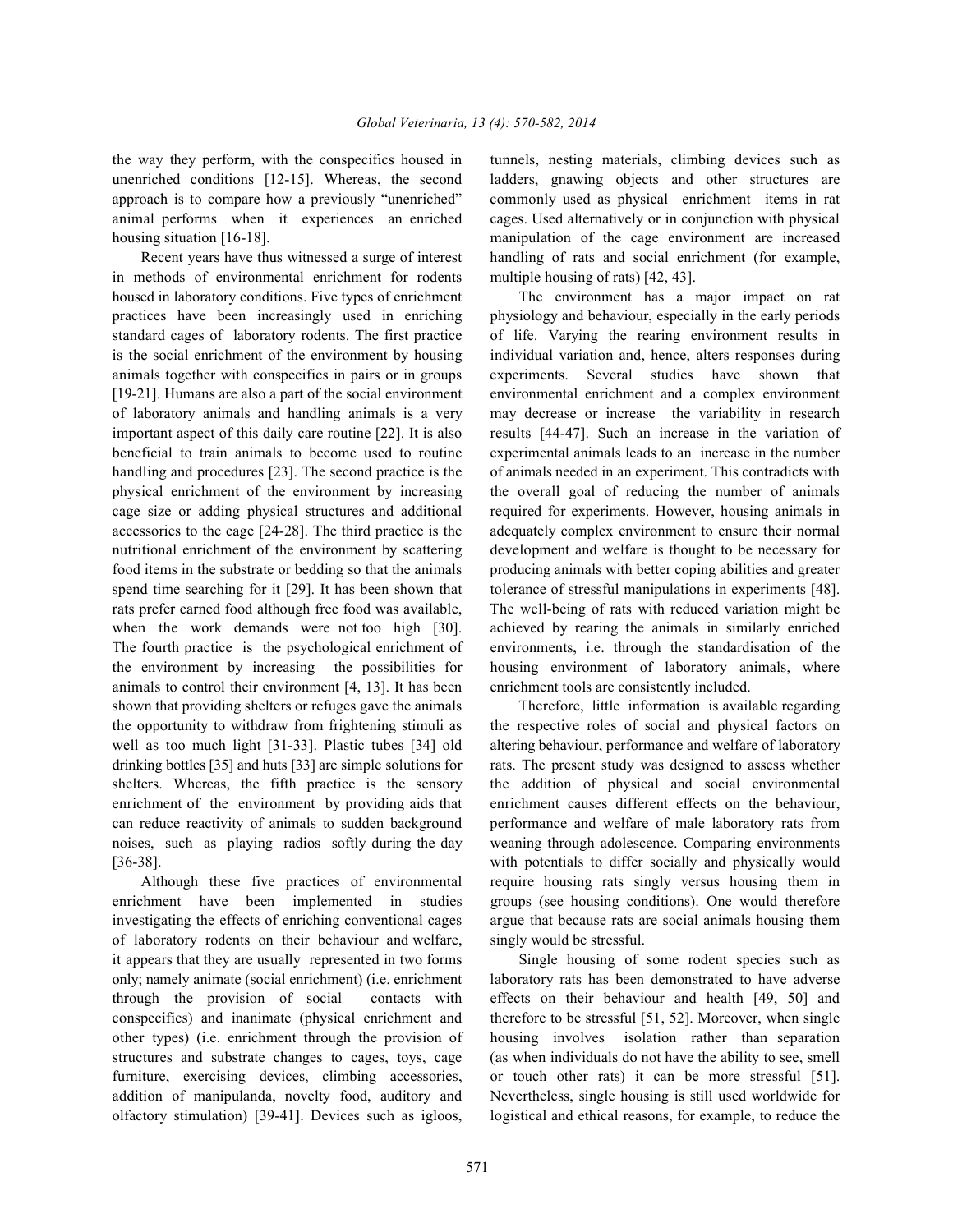following surgery, in case of electroencephalogram to the environmental cues (proximity to the red light or recording of phases of sleep in rats, or paradoxically to white light). remove social stress [53-55]. Furthermore, it is sometimes Pelleted food (Rat chow®, Oil and Soap contact. Research has shown that housing laboratory rats constant temperature ( $20\pm2\degree C$ ). singly in cages that permit communication between them (through auditory, olfactory and visual interactions) may **Housing Conditions:** Rats were housed in one of the be of sufficient significance not only to remove stress of following conditions for five consecutive weeks: social isolation but also to alleviate the social pressure of housing in groups and therefore to improve welfare of  $\bullet$  "Standard cages" (SC): Standard cages (48.5 cm singly-housed rats [56-58]. Therefore, in this experiment length  $\times$  33 cm width) with elevated metal bar cage cages with elevated cage lids (21 cm) were used for lids (21 cm height) that were used for housing of housing rats (see later) to provide singly housed rats and single rats. others, with opportunities to communicate with other "Physically enriched cages" (PEC): Standard cages rats in the same experimental room. These cages may not with elevated cage lids that were supplied with many only remove stress of single housing but can also be physical structures including retreats (20.5 cm L  $\times$ considered as a physical (increasing cage height) and a 15.7 cm W  $\times$  11.5 cm H Guinea pig huts, red-tinted, psychological method (allowing communication with Lillico, UK), nylabone (Regular size, original flavour, other rats) of cage enrichment. (36g), Lillico, UK), crawl ball (115 mm, with  $3 \times 58$  mm

Animals and Husbandry: This experiment was carried out of single rats. using 30 rats. The subject animals were newly weaned . "Socially enriched cages" (SEC): Standard cages male rats, 35-50 g weight at arrival, of the Wistar strain with elevated cage lids that were supplied with none (Al-Alamia, El-Gharbia, Egypt). Animals were received of the physical structures but were supplied with in three batches and each experimental treatment was two rats in addition to the experimental rat (focal rat) replicated two times within each batch. and these cages were therefore used for housing

Cages were cleaned once a week, in which all rats rats in groups of three. were removed from their cages and rehoused in entirely clean cages with new bedding (saw dust) and nesting **Behavioural Assessment** (shredded paper) material. All cleaning and handling **Ethogram:** Observation was carried out in two sessions procedures were carried out by the same experienced per day for each of the three housing conditions every caretaker in order to minimize any possible effects, due to week. The first session took place during the light phase; unfamiliar caretaker, on behaviour and hence avoid starting at 14:00 hrs and ending at 14:30 hrs. The second stress. Cages were cleaned at fixed times every week and session was carried out while the white light was off two days before behavioural observation took place to (during the dark phase of the day); starting at 15:30 hrs reduce any possible effects of the cleaning regimen on and ending at 16:00 hrs. behaviour and physiology of the rats. Behaviour of the rats in the three housing

number of animals used, to avoid pseudoreplication, effect of the position of the cage on the table in relation

the case that social housing could escalate aggression to Manufacturing Company, El-Gharbia, Egypt) and the extent that injuries or wounds may occur and that in tap-water (two bottles fitted in each cage) were provided turn makes the full time social housing of the injured *ad-libitum* and were refreshed daily. Water bottles were individuals ubiquitously unimplemented. On the other changed every week. The experimental room was hand, it should be made clear that the stress of housing maintained under a 12:12 h light:dark schedule with the rats singly can be overcome if the rats' ability to control white light on between 03:00 and 15:00 and continuous their environments is improved by providing them with dim red light (two 60 Watt bulbs, Serma Electrical, Egypt) opportunities to communicate without direct physical enabling observation during the dark period, at a

- 
- **MATERIALS AND METHODS** ladders (9 step wooden ladder 35.5 cm, local pet holes, red-tinted polycarbonate, Lillico, UK) and store, El-Gharbia, Egypt) and were used for housing
	-

All cages were arranged on a table (200 cm length conditions was recorded in real time using instantaneous  $\times$  50 cm width  $\times$  90 cm height) alternating the position for sampling method with 4-s intervals between each each of the six cages so as to control for the possible consecutive focal animal, with the observer moving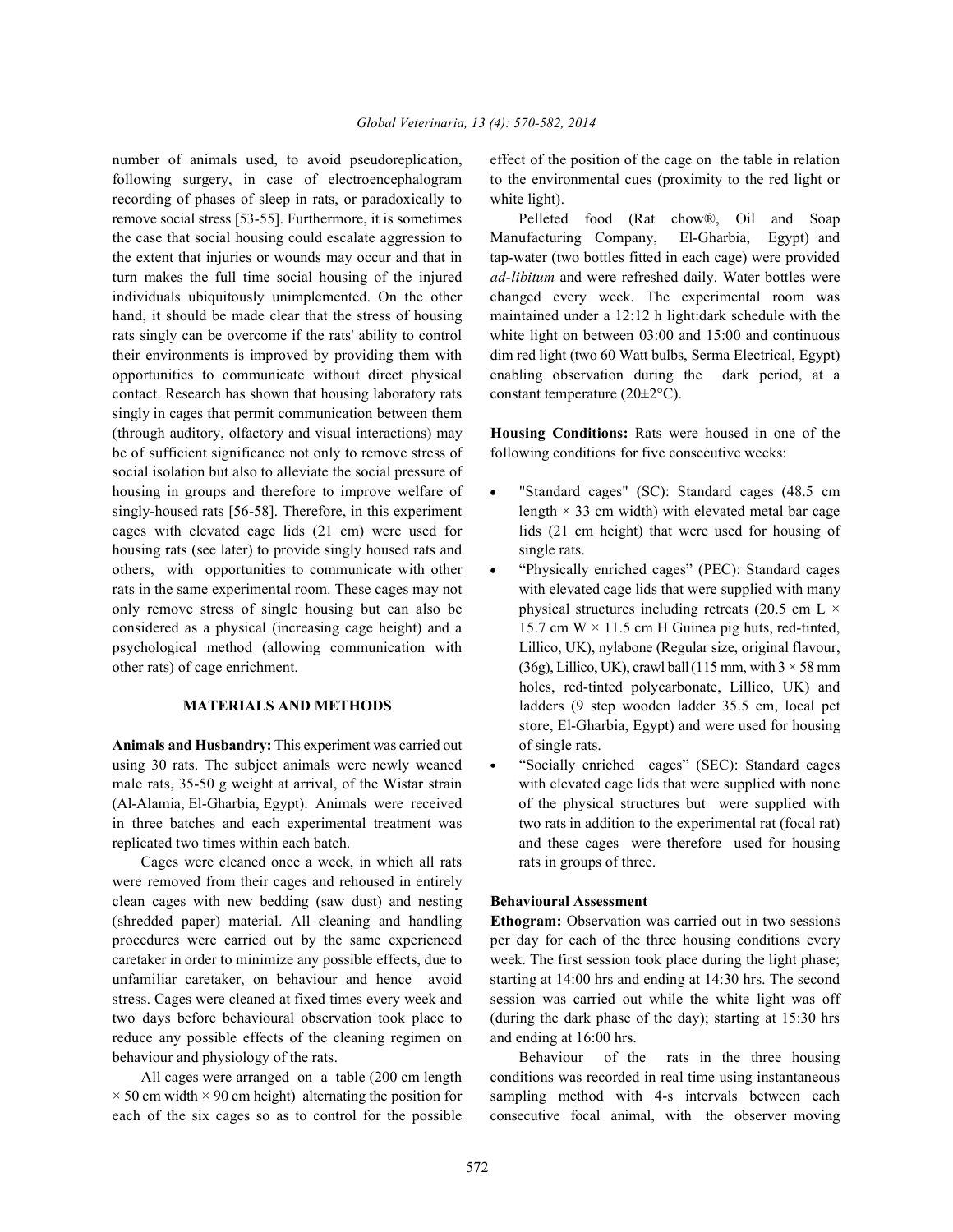| Table 1: Ethogram for recorded behaviours                                            |                                                                                     |
|--------------------------------------------------------------------------------------|-------------------------------------------------------------------------------------|
| Behavioural component                                                                | Description                                                                         |
| 1- Feeding                                                                           | Eating food from food hopper                                                        |
| 2- Drinking                                                                          | Drinking water from waterspouts                                                     |
| 3- Non-intake maintenance                                                            | Self-grooming and pandiculation (stretching and yawning)                            |
| 4- Movement activities<br>5- Exploratory behaviour<br>6- Bedding-directed behaviours | Movement and/or climbing the cage lid                                               |
|                                                                                      | Sniffing cage wall, cage top and sniffing air outside the cage                      |
|                                                                                      | Sniffing bedding, eating bedding, bedding manipulation and burrowing                |
| 1- Sleep                                                                             | Lying unalert with both eyes closed- apparently as leep                             |
| 1- Awake non-active                                                                  | Stationary                                                                          |
| 1- Social interaction                                                                | Aggressive and non-aggressive social interaction for rats in SEC                    |
| E-Position in the cage:<br>1- Underneath-hopper<br>2- In-the-cage                    | When the whole body of the rat, excluding its tail, is entirely underneath the food |
|                                                                                      | hopper or waterspouts at the moment of the scan                                     |
|                                                                                      | When the whole body of the rat, including its tail, is entirely in the open part of |
|                                                                                      | the cage at the moment of the scan                                                  |
|                                                                                      |                                                                                     |

between cages every 4 seconds. Each sample interval **RESULTS** was dictated by an audio cue via headphones and the behaviour recorded onto a check sheet. The behaviour of the individual rat (in the first two housing conditions) and those of the focal rat (in the third housing condition) was sampled [59, 60] and its position within the cage (under food hopper or in-the-open part of the cage) was also recorded (Table one) [61].

**Weight Changes and Weight of Internal Organs:** Rats were weighed weekly using equilibrated scales (Sartorius, AG, Gottingen, Germany) throughout the five week experimental period. At the end of the experimental period rats were euthanized by cervical dislocation. Immediately after euthanasia each rat was dissected and selected internal organs, including the thymus gland, spleen, adrenal glands, kidneys and testes were removed and stored on ice in sterile balanced salt solution. The organs were subsequently dried, trimmed and weighed (in g).

**Statistical Analyses:** SPSS (version 12.0 for windows) was used for all statistical analyses. Data were checked for normality and homogeneity of variances to test for the suitability of using parametric tests. A GLM-repeated measures model was used to compare between the three experimental treatments for the different behaviour variables collected because data were collected from the same cage/group at several different time points. All data are presented as EMM (estimated marginal means)  $\pm$  SE. Differences between the three experimental groups in the final body weight, total weight gain and weight of the different internal organs were tested using a One-way analyses of variance (ANOVA) test.

## **Behaviour**

**Main Effects:** Housing laboratory rats in different conditions significantly changed some of their behavioural activities including: Average % scan drinking  $(F_{2,14} = 10.16, P < 0.01)$  (Figure 1), grooming  $(F_{2,14} = 5.66,$ *P* <0.01), stationary ( $F_{2,14}$ =11.35, *P* <0.001), beddingdirected behaviour ( $F_{2,14}$ =13.11, *P* <0.001) (Figure 2), under-hopper  $(F_{2,14} = 284.16, P \le 0.001)$  and in-the-cage  $(F_{2.14} = 352.94, P \le 0.001).$ 

## **Interactions**

**Housing Condition\* Observation Session:** Average % scan sleep showed a significant treatment\*session  $(F_{2,14} = 9.46, P \le 0.001)$  (Figure 3), increasing significantly in the light phase in the PEC rats; and both average % scan exploration  $(F_{2,14}=3.99, P \le 0.01)$  and moving  $(F_{2,14} = 11.43, P \le 0.01)$  (Figure 4), increasing significantly in the dark phase in the PEC rats as compared to both SC and SEC rats.

**Housing Condition\*Observation Week:** Average % scan feeding showed a significant treatment\*week ( $F_{8,24}$ =4.53, *P* <0.05) (Figure Five), increasing significantly in the PEC rats in the  $1<sup>st</sup>$ , 4<sup>th</sup> and 5<sup>th</sup> week.

**Weight Changes and Weight of Internal Organs:** The output of the One-way ANOVA test showed that housing laboratory rats in different conditions significantly changed performance parameters measured in this study, including: body weight (g)  $(F_{2,15} = 3.81,$ *P* <0.05) and weight gain (g)  $(F_{2.15} = 4.58, P \le 0.05)$ (Figure 6), with the rats in the PEC weighing heavier and gaining more weights over the five weeks of the experiment than rats in the SC and SEC.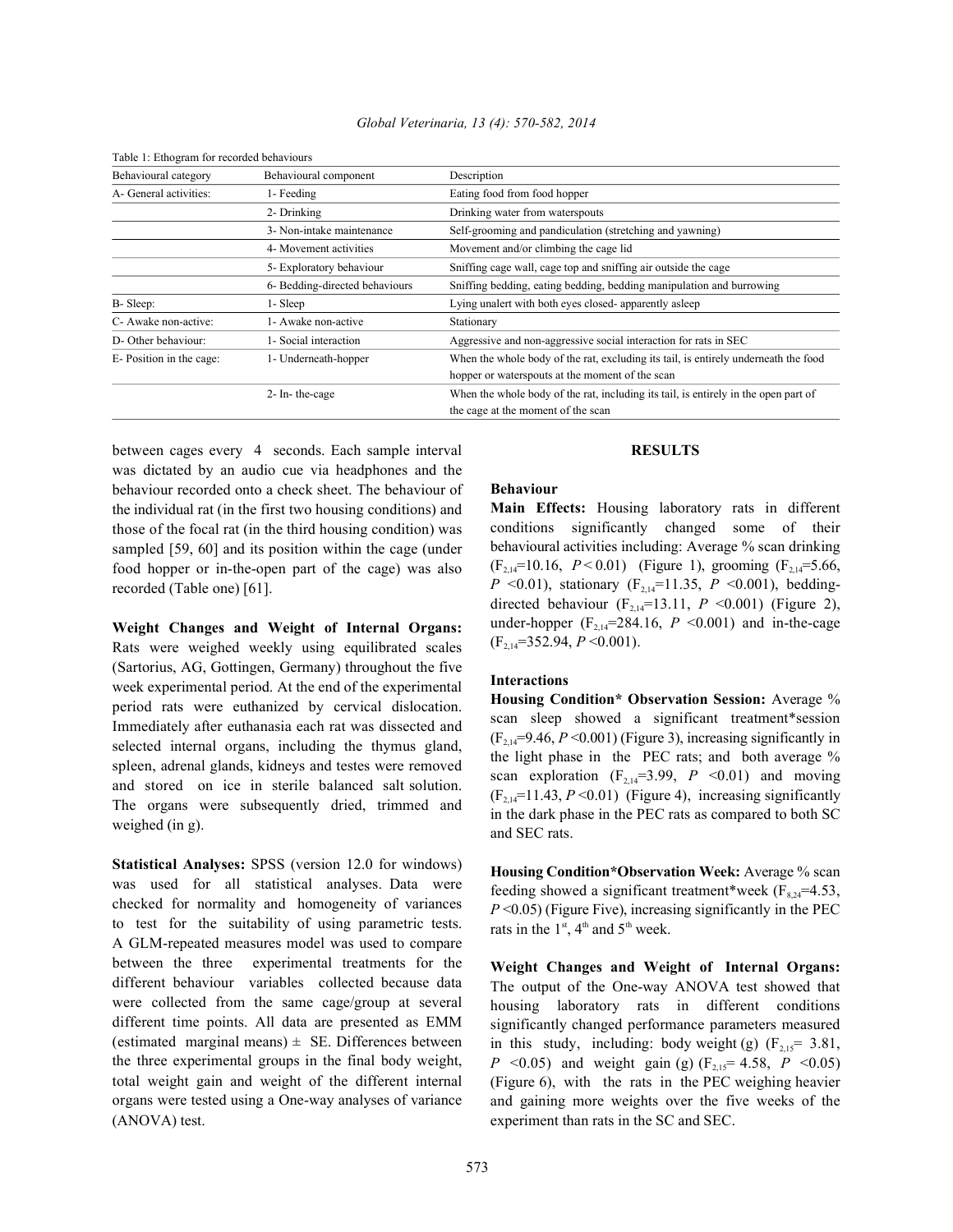*Global Veterinaria, 13 (4): 570-582, 2014*



Fig. 1: EMM  $\pm$  SE "Average % scan drinking and stationary" by the rats in the three housing conditions.



Fig. 2: EMM ± SE "Average % scan in-the-cage and under hopper" by the rats in the three housing conditions.



Fig. 3: EMM  $\pm$  SE "Average % scan sleep" in the light phase by the rats in the three housing conditions.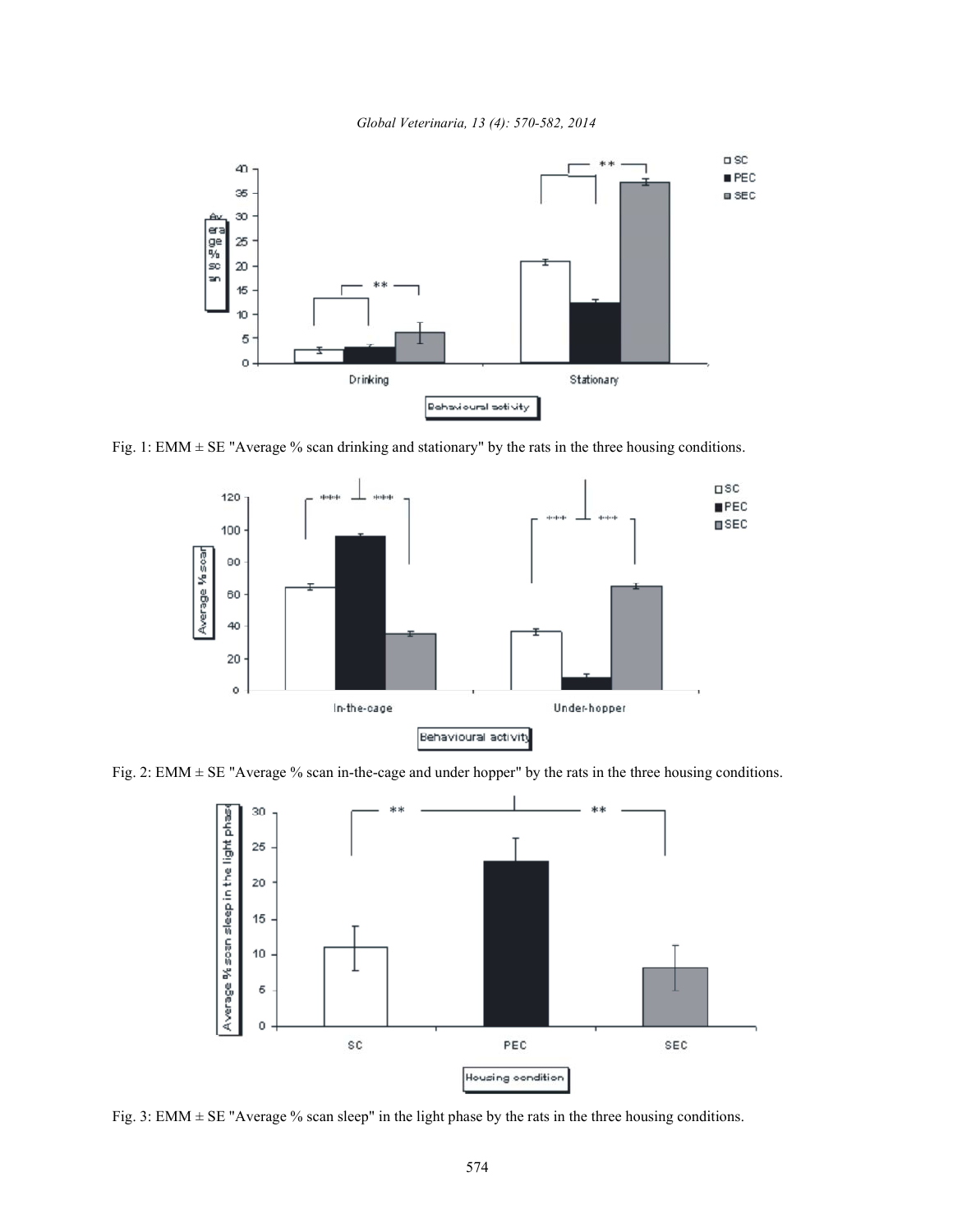*Global Veterinaria, 13 (4): 570-582, 2014*



Fig. 4: EMM  $\pm$  SE "Average % scan exploration and moving" in the dark phase by the rats in the three housing conditions.







Fig. 6: EMM  $\pm$  SE "Average final body weight (g) and total weight gain (g)" by the rats in the three housing conditions.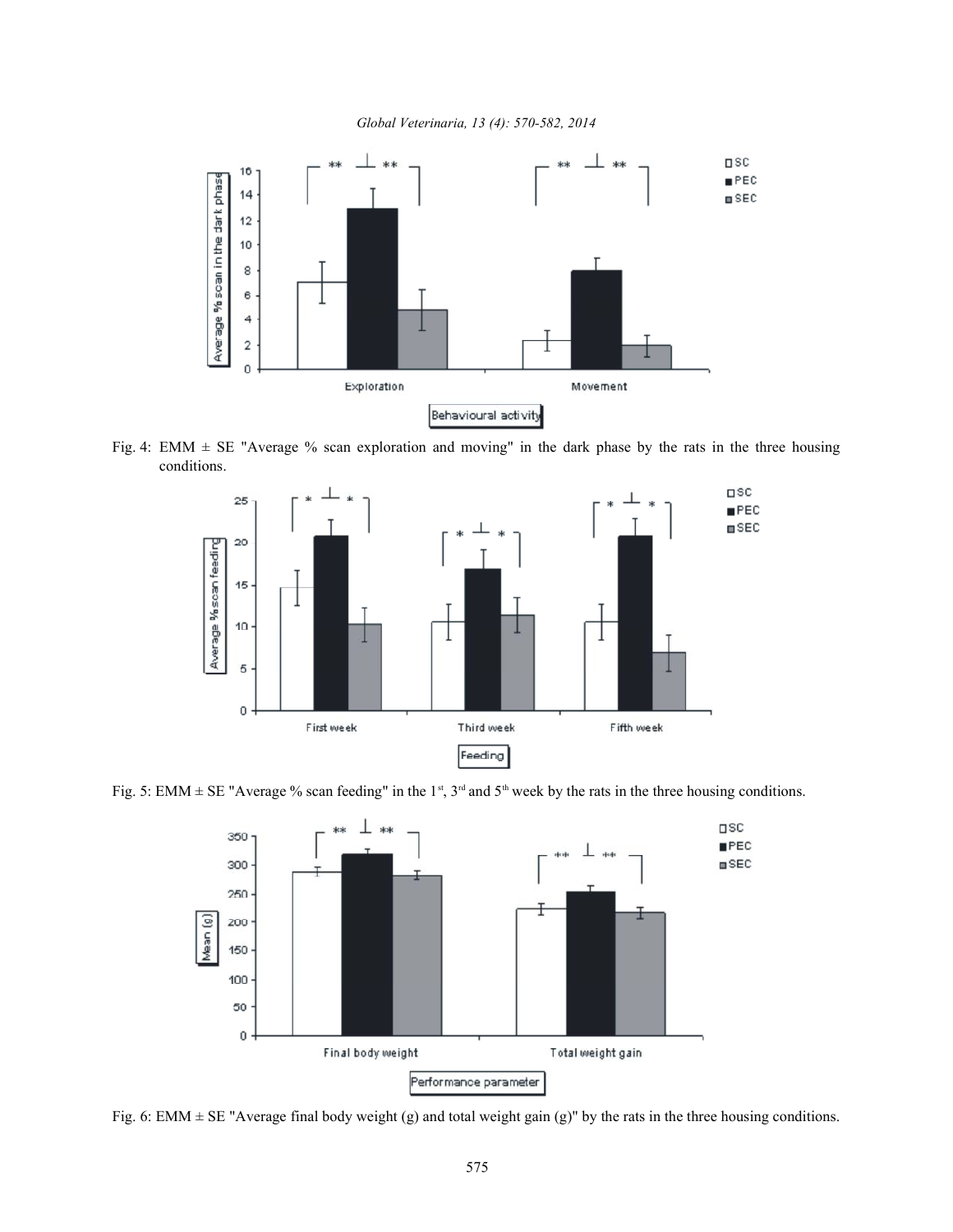

Fig. 7: EMM  $\pm$  SE "Average relative organ weight (g)" by the rats in the three housing conditions.

Housing rats in different housing conditions had a level of sleep displayed by rats in the (PEC), relative to significant effect on the relative weight of their thymus (g) those in either (SC) or (SEC), could be due to the  $(F_{2,15} = 3.71, P \le 0.05)$ ; spleen  $(F_{2,15} = 6.14, P \le 0.05)$  and increased level of their movement and exploration but testes  $(F_{2,15} = 6.11, P \le 0.05)$  (Figure 7) with the rats housed also due to the increased activity directed towards the in the PEC having heavier thymuses, spleens and testes enrichment objects. It could also be due to the ability of than rats housed in the SC and SEC. On the other hand, rats in the (PEC) to control their environment by avoiding housing laboratory rats in PEC did not significantly the disruptive effect of the white light. change the relative weight of their adrenals  $(F_{2,15} = 0.65)$  On the contrary, it should be acknowledged that NS) and kidneys  $(F_{2,15} = 0.37,$  NS). 2,15 sleep may also increase due to the exposure to boring

social method of enriching conventional cages of endogenous depression [69]. However, these two laboratory rats we found that the level of several possibilities do not appear to be the cause of high sleep behaviours including sleep, self grooming, movement levels displayed by the rats in (PEC) because they were activities, exploration, feeding and being in-the-open physically fit, maintained their high level of sleep over part of the cage increased in rats housed in (PEC). the weeks of the experiment and displayed higher levels The increase in the level of these behaviours reflects the of other indicators of good welfare such as exploration findings for rats housed singly in cages enriched with and being in the open part of the cage and higher body multiple enrichment items [33]. Research on environmental weights and weights of spleen and thymus glands. enrichment has shown effects on sleep in captive-kept Similarly, high levels of self grooming, movement rodents. In laboratory rats, experiments attached some activities, exploration and feeding might indicate effects to environmental modification during the early improved welfare. Research has shown that chronic post weaning period, such changes that were thought to stress decreases general activity levels and locomotor be beneficial. These beneficial effects of environmental behaviour, [70-72] self-grooming, [73, 74] food intake enrichment included increasing in sleep time (both rapid [71, 75] and exploration [60,76]. The higher levels of eye movement sleep and slow wave sleep and total movement and exploration by the rats housed in (PEC) sleep time) and shortening in sleep latency [62-64]. could be due to the increased complexity of their These changes were considered beneficial because they environment. It has been illustrated that, when given the were associated with other indicators of improved mental choice, rats prefer high complexity in their environment and physical well-being such as improved learning and and that they spend more time active (moving and higher brain (hypothalamus and cerebral cortex) weight exploring) in the complex environment [77]. The high [63, 65]. Sleep has been shown to be a non invasive levels of feeding could be due to the higher activity welfare indicator and high levels of it may therefore levels performed by these animals. It could also reflect the indicate good welfare in laboratory rats [66]. This high need of these animals to gnaw. On the other hand, higher

**DISCUSSION** during the course of some diseases such as hypersomnia When we looked at the effect of physical versus or both) [69] or due to psychopathology such as (monotonous or unstimulating) environments, [67, 68] (excessive daytime sleepiness or prolonged night-time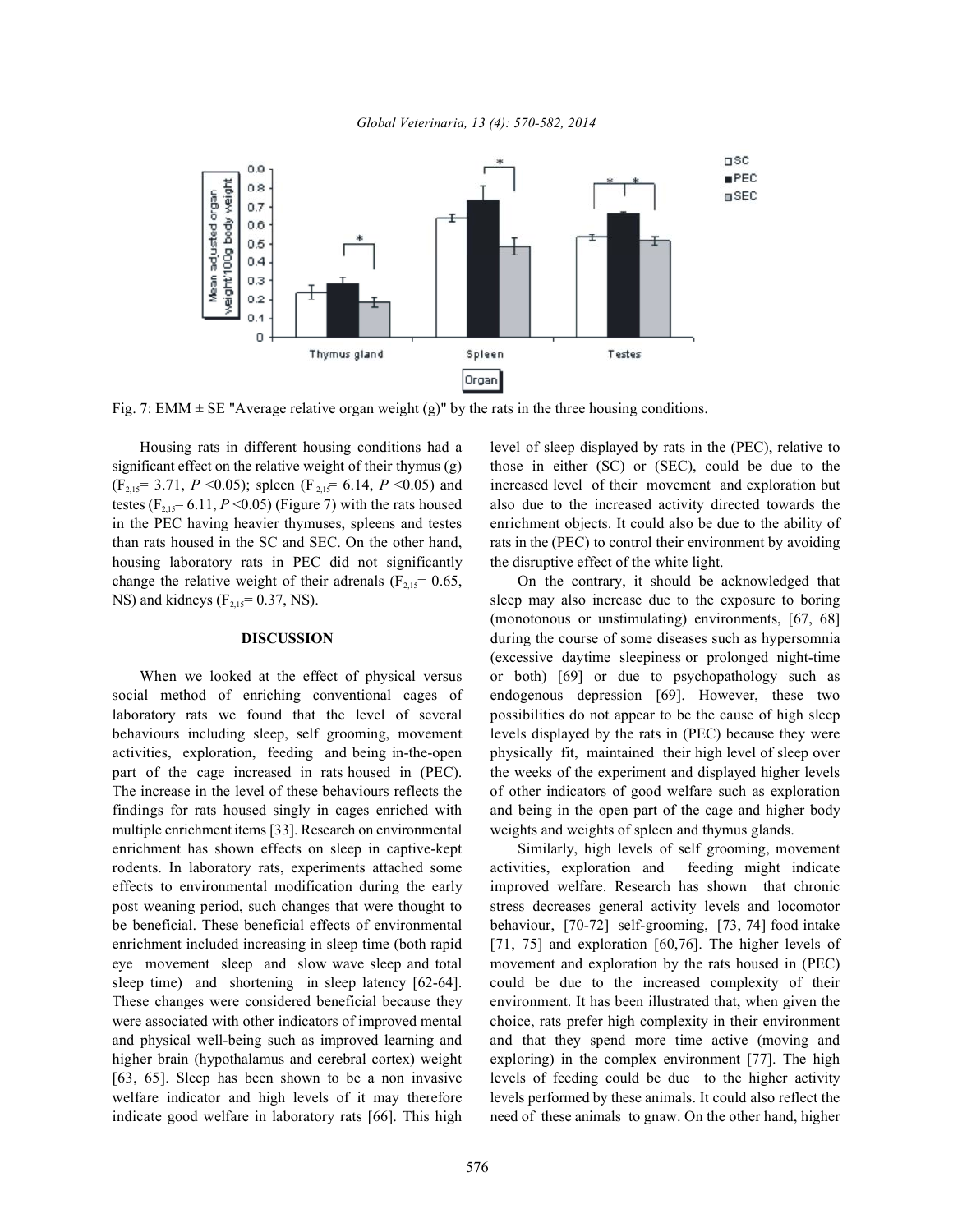indicate the higher metabolic rate of these animals to data, the findings of the changes in the performance maintain a stable body temperature especially in the rest, parameters (body weights and weight gains) and the as individually housed rats could not sleep together to changes in the weight of internal organs could also keep each other warm and save energy. The later two indicate that long-term housing of rats in the (SEC) possibilities can be ruled out because (PEC) rats appeared to decrease their ability to cope with and to exert displayed higher body weights compared to rats in the control over the environment. Rats housed in (PEC) other housing conditions (see later). However, the high showed higher body weights and weight gains and higher level of self-grooming activity in the rats of the (PEC) weights of spleen, thymus and testes compared to their may be due to the higher amount of sleep in these counterparts housed in either (SEC) or (SC). Measures of animals. This high level of self-grooming activity can also body weight and weight gain can be easily monitored with reflect the higher amount of sleep that animals in this minimal disturbance to the animal and can therefore be a housing condition achieved and could therefore be due useful way of monitoring the welfare state of animals to longer sleeping time. Self-grooming was reported to be subjected to experimental procedures [83]. The increased the second activity of the laboratory rat that occupies the weights and weight gains in the (PEC) rats could be due longest duration of their time budget after sleep. Indeed, to their increased feeding, but could also be due to their it is the most time consuming activity of the laboratory increased sleep behaviour. One of the many theories rat's awake time [78, 79]. Self-grooming was reported to that have been proposed for the function of sleep is be concentrated around sleeping time. It takes place the protective theory that is: the function of sleep is after sleeping, but also occurs when the animal prepares to protect the organism from excessive wear and tear. for sleep. This finding indicates that long-term housing of juvenile

of the cage might indicate improved ability of the animals to cope with the environment. Body weight and weight to exert better control over the environment and hence gain have been reported to decrease after chronic good welfare. Good ability of animals to cope with and to physical [84] and social stress [73, 85]. control, the environment is a necessary requirement for Similarly, the weight of internal organs is a simple good welfare [6]. This could be due to the increased procedure that may be very instructive in providing good compartmentalization of the cages by the provision of information about whether the animal has been multiple physical structures into them which, in turn, experiencing stress [83, 86]. It has been reported that might have provided various resources for the rats to stress can decrease the weight (reduce the lymphatic hide from the disruptive effect of the white light, tissue mass) of lymphoid organs such as thymus particularly in the light phase of the dark/light cycle and (thymus atrophy) and spleen [87, 88]. The findings of intensified their thigmotactic nature. increased weights of spleen and thymus in the rats

levels of some behaviours including awake non-active objects are similar to those reported by previous work on behaviour (stationary) and bedding-directed behaviour. the effects of environmental enrichment on laboratory This relative increase in the level of bedding-directed mice [24]. behaviours in the (SEC) could be due to the fact that rats Single housing of laboratory rats in standard in these cages had not enough cage structures (objects) laboratory cages has been shown to impact their to interact with. The only available cage structure in these behaviour, physiology and to compromise their welfare cages was the bedding substrate, therefore this method of [19, 33, 90]. Social grouping of laboratory rats in cage enrichment limits the available options of the rats conventional laboratory cages has also been for interaction. The finding of reduced bedding-directed demonstrated to cause social pressure and to impair behaviours in groups of rats housed in physically welfare, [60, 91] although rats still seek social contact. enriched cages is similar to that reported by previous The differences observed between the experimental experiments [14]. Higher levels of awake non-active treatments in the current study were significant between behaviour together with lower levels of sleep have been (PEC) on one side and both (SC) and (SEC) on the other shown to accompany chronic stressful situation in both side. This means that social housing of laboratory rats humans [80] and laboratory rats [81, 82]. in standard cages appeared to have an affect similar to

levels of feeding displayed by rats in (PEC) could also In accordance with the direction of the behavioural The finding of increased time spent in-the-open part laboratory rats in (SEC) appears to decrease their ability

On the other hand, housing rats in (SEC) increased experienced housing conditions enriched with physical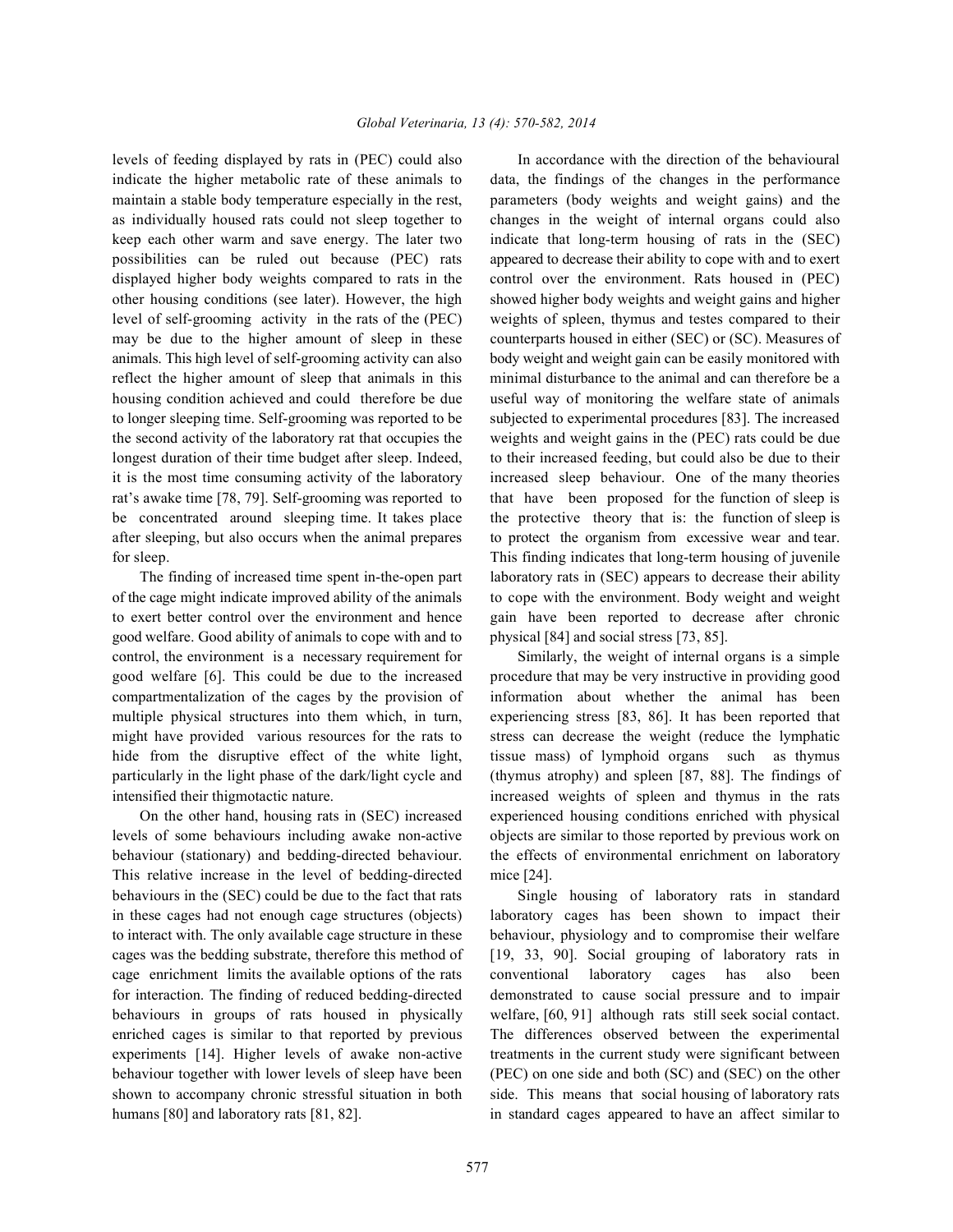contradicts with that of other studies [28] who reported rats could benefit from housing in physically enriched that social housing of laboratory rats can be effective cages with elevated lids that permit visual and olfactory and can be used alone as a method of cage enrichment. communication between rats compared to socially A possible reason for this contradiction could be the enriched cages. type of the laboratory cage used for housing rats. In the current study, cages with elevated cage lids (21 cm) were **ACKNOWLEDGEMENTS** used for housing rats. These cages might have allowed some degree of visual, auditory and olfactory This study was supported by Department of Animal communication between singly-housed rats and animals Husbandry, Faculty of Veterinary Medicine, Mansoura in other cages which, in turn, might have improved the University. The authors would like to thank two welfare of singly-housed rats. Housing laboratory rats anonymous referees for their constructive comments. singly but in cages with elevated lids that permit communication between the singly-housed rats and **REFERENCES** animals in other cages, but in the same experimental room, appeared not only to remove stress of social isolation but 1. Kaliste, E. and S. Mering, 2007. The Welfare of also to alleviate the social pressure of housing in groups Laboratory Rats. In: Phillips, C. (Eds): The Welfare of and therefore to improve welfare of singly-housed rats Laboratory Animals. Springer, P.O. Box 17, 3300 AA [58]. Similarly, visual interactions between rats housed Dordrecht, The Netherlands. www.springer.com, singly in cages with a view to other neighbouring rats and pp: 153-180. to the rest of laboratory holding room has been shown 2. Dawkins, S.M., 1998. Evolution and animal welfare. to improve the welfare of rats and to be preferred to The Quarterly Review of Biology, 73: 305-328. housing in cages without this view [57]. Housing rats 3. Clubb, R. and G. Mason, 2003. Captivity effects on singly in cages permitting social communication (visual, wide-ranging carnivores: Animals that roam over a olfactory and auditory) was preferred to housing them large territory in the wild do not take kindly to being in pairs [56]. confined. Nature, 425: 473-474.

animals, it has been pointed out that many researchers Control of their environment reduces emotionality ignore the status of housing conditions despite the fact in rats. Science, 180: 1383-1384. that stress evoked by such conditions can jeopardize the 5. Hutton, R.C. and D.G.M. Wood-Gush, 1983. value of their data [92]. We posit that there are many of us Abnormal behaviour of piglets reared in individual who have great sensitivity for our animal subjects but are incubators. Applied Animal Ethology, 11: 83-84. forced nonetheless to isolate them in order to obtain 6. Wiepkema, P.R. and J.M. Koolhaas, 1993. Stress and the data we need. Housing rats singly in cages with animal welfare. Animal Welfare, 2: 195-218. elevated cage lids enriched with multiple physical 7. Clark, J.D., D.R. Rager and J.P. Calpin, 1997. objects and adjacent to other laboratory cages in the Animal well-being. III. An overview of assessment. same experimental room is only one, but a significant way Laboratory Animal Science, 47: 580-585. of improving their welfare. 8. Rodent Refinement Working Party, 1998. Refining

physically can help them to increase the control over research data. Animal Welfare, 13: S9-15. their environments and to promote their species-specific 10. Würbel, H., 2001. Ideal homes? Housing effects on behaviour. This was evident by the findings that rats in rodent brain and behaviour. Trends in Neuroscience, these housing conditions exhibited high levels of 24: 207-211. behavioural indicators of good welfare such as sleep, 11. Rosenzweig, M.R. and E.L. Bennett, 1996. exploration, movement activities and being in-the-open Psychology of plasticity: Effects of training and part of the cage and low levels of behavioural indicators experience on brain and behavior. Behavioural of bad welfare such as stationary, bedding-directed Brain Research, 78: 57-65.

that of single housing on their welfare. This finding behaviour and being under hopper. Therefore, laboratory

- 
- 
- 
- In a call for more sensitive treatment of laboratory 4. Joffe, J.M., R.A. Rawson and J.A. Mulick, 1973.
	-
	-
	-
	- **CONCLUSION** 32: 233-259. rodent husbandry: The mouse. Laboratory Animals,
- Enriching standard cages of laboratory rats laboratory cages on rodents and the validity of 9. Sherwin, C.M., 2004. The influence of standard
	-
	-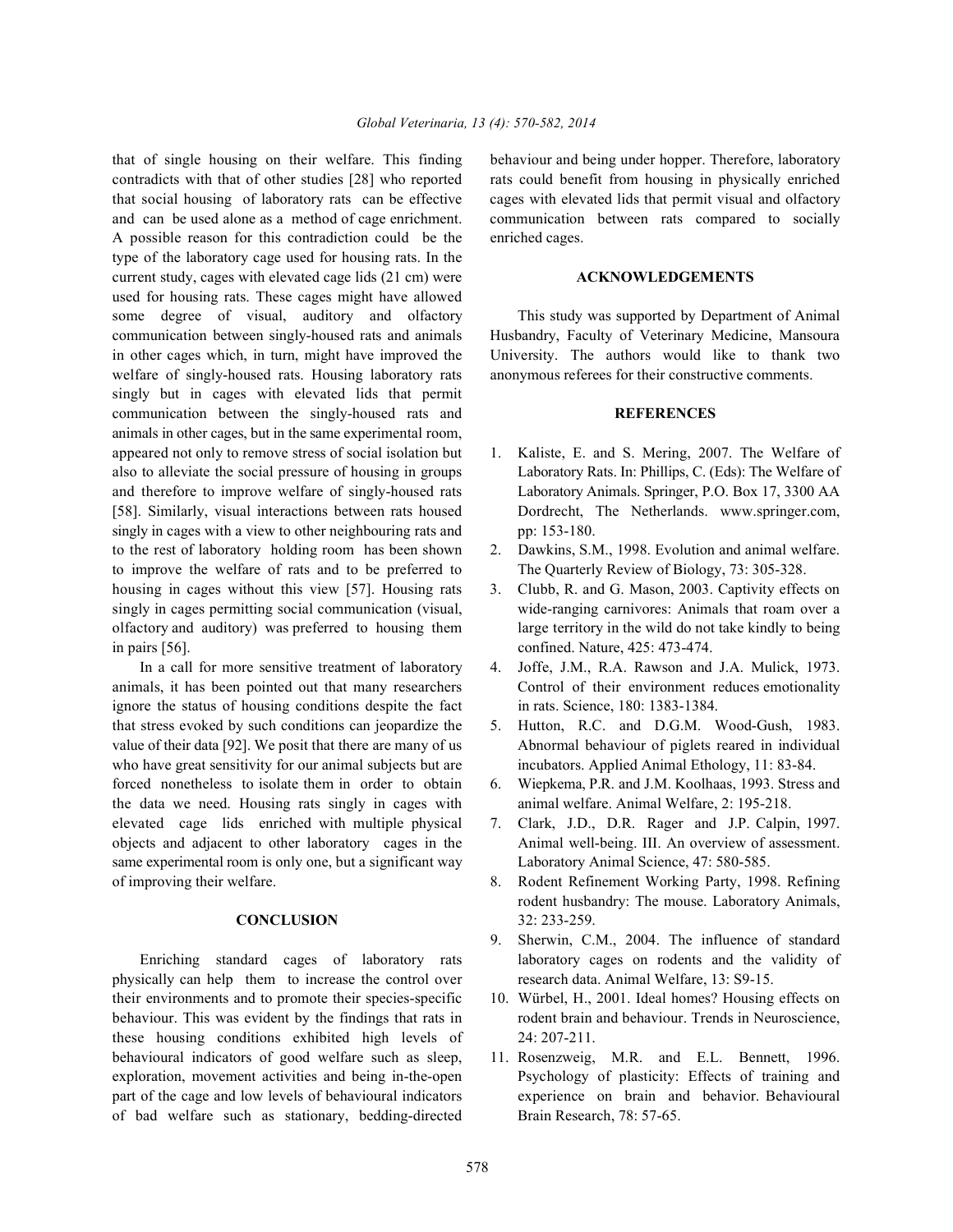- 23: 215-219. Quarterly; 53: 18-19.
- 
- 14. Orok-Edem, E. and D. Key, 1994. Response of rats Neuroendocrinology; 16: 423- 431. (Rattus norvegicus) to enrichment objects. Animal 27. Spangenberg, E.M.F., H. Augustsson, K. Dahlborn,
- behaviour. Animal Behaviour, 66: 493-504. 39: 45-57.
- 
- novel objects on the behaviour of singly caged 47: 30-34. adult rhesus macaques. Laboratory Animal Science, 29. Johnson, S.R., E.G. Patterson-Kane and L. Niel, 2004.
- 18. Van Gool, W.A. and M. Mirmiran, 1986. Effects of Welfare; 13: 305-312. aging and housing in an enriched environment on 30. Carder, B. and K. Berkowitz, 1970. Rats' preference for
- 19. Patterson-Kane, E.G., M. Hunt and D.N. Harper, 1999. 169: 1273-1274. Behavioral indexes of poor welfare in laboratory rats. 31. Townsend, P., 1997. Use of in-cage shelters by Journal of Applied Animal Welfare Science, 2: 97-110. laboratory rats. Animal Welfare; 6: 95-103.
- 2004a. Long-term effects of husbandry procedures objects. Laboratory Animals; 30: 97-101. on stress-related parameters in male mice of two 33. Abou-Ismail, U.A. and H.D. Mahboub, 2011.
- contact versus environmental enrichment in male 45: 145-153. laboratory mice. Laboratory Animals, 38: 178- 34. Peters, A. and M. Festing, 1990. Population density
- 22. Cloutier, S., C. Baker, K. Wahl, J. Panksepp and Animals; 24: 273-279. R.C. Newberry, 2013. Playful handling as social 35. Ward, G.E. and D. DeMille, 1991. Environmental laboratory rats. Applied Animal Behaviour Science, Animal Technology; 42: 149-156. 143: 85-95. 36. Clemens, K.J., J.L. Cornish, K.M. Li, G.E. Hunt and
- 
- 24. Black, J.E., A.M. Sirevaag, C.S. Wallace, M.H. Savin 49: 195-207. and W.T. Greenough, 1989. Effects of complex 37. Schwabe, K. and M. Koch, 2007. Effects of 22: 727-752. Psychopharmacology; 191: 759-765.
- 12. Chamove, A.S., 1989. Cage design reduces 25. Foulkes A., 2004. Do laboratory rats benefit from emotionality in mice. Laboratory Animals, more cage spaces? Animal Welfare Institute
- 13. Hobbs, B.A., 1997. Evaluation of objects for 26. Moncek, F., R. Duncko, B.B. Johansson and environmental enrichment of mice. Contemporary D. Jezova, 2004. Effects of environmental enrichment Topics in Laboratory Animal Science, 36: 69-71. on stress related systems in rats. Journal of
- Technology, 45: 25-30. B. Essen-Gustavsson and K. Cvek, 2005. 15. Van der Harst, J.E., P.C.J. Fermont, A.E. Bilstra and Housing- related activity in rats: effects on body B.M. Spruijt, 2003. Access to enriched housing is weight, urinary corticosterone levels, muscle rewarding to rats as reflected by their anticipatory properties and performance. Laboratory Animal;
- 16. Bryant, C.E., N.M. Rupniak and S.D. Iversen, 1988. 28. Zaias, J., T.J. Queeney, J.B. Kelley, E.S. Zakharova Effects of different environmental enrichment and S. Izenwasser, 2008. Social and physical devices on cage stereotypies and autoaggression in environmental enrichment differentially affect captive cynomolgus monkeys. Journal of Medical growth and activity of preadolescent and Primatology, 17: 257-269. adolescent male rats. Journal of the American 17. Line, S.W. and K.N. Morgan, 1991. The effects of two Association for Laboratory Animal Science;
	- 41: 365-369. Foraging enrichment for laboratory rats. Animal
	- sleep-wake patterns in rats. Sleep, 9: 335-347. earned food in comparison with free food. Science;
		-
- 20. Van Loo, P.L.P., E. Van der Meer, C.L.J.J. Kruitwagen, 32. Chmiel, J.R.D.J. and M. Noonan, 1995. Preference of J.M. Koolhaas, L.M. Van Zutphen and V. Baumans, laboratory rats for potentially enriching stimulus
- strains. Laboratory Animals, 38: 169-177. The effects of enriching laboratory cages using 21. Van Loo, P.L.P., H.A. Van de Weerd, L.F.M. Van various physical structures on multiple measures of Zutphen and V. Baumans, 2004b. Preference for social welfare in singly-housed rats. Laboratory Animals;
	- 188. **and growth rate in laboratory mice.** Laboratory 188.
	- enrichment for individually- and group-housed enrichment for laboratory mice (Mus musculus).
- 23. Biological Council, 1992. Guidelines on the handling I.S. McGregor, 2005. MDMA (Ecstasy) and and training of laboratory animals. UFAW: Potters methamphetamine hyperthermic and long-term Bar, England. **and Election Englanderse effect** in female rats. Neuropharmacology;
	- experience on somatic growth and organ aripiprazole on operant responding for a natural development in rats. Developmental Psychobiology; reward after psychostimulant withdrawal in rats.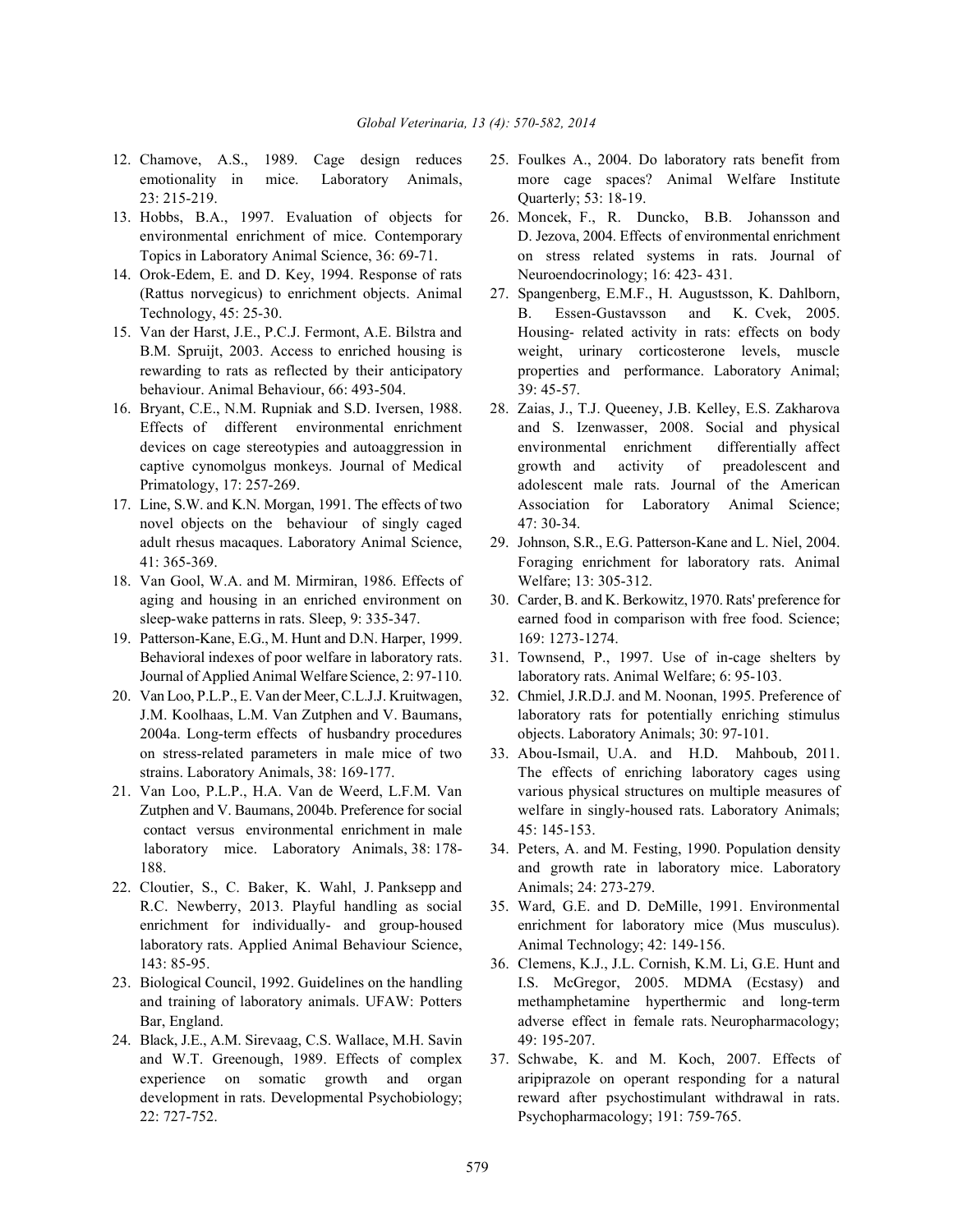- 38. Van Loo, P.L.P., N. Kuin, R. Sommer, H. Avsaroglu, 49. Fox, M.W., 1986. Laboratory animal husbandry:
- 39. Anzaldo, A.J., P.C. Harrison, G.L. Riskowski, J; 48: 29-36. L.A. Sebek, R. Maghirang, W.R. Stricklin and 51. Hurst, J.L., C.J. Barnard, C.M. Nevison and Animal Science; 34: 56-60. 6: 329-347.
- 40. Hutchinson, E., A. Avery and S. Vandewoude, 2005. 52. Takahashi, L.K., 1986. Post weaning environmental
- 41. Kemppinen, N.M., A.S. Meller, K.O. Mauranen, Behavioural Processes; 12: 237-260. T.K. Kohila and T.O. Nevalainen, 2009. The effect of 53. Nyska, A., S.D. Hester, R.L. Cooper, J.M. Goldman,
- 46: 129-139. Behaviour; 76: 481-486.
- 43. Smith, A.L. and D.J. Corrow, 2005. Modifications 55. Verwer, C.M., L.T.M. van der Ven, R. van den Bos
- 44. Mering, S., 2000. Housing environment Pharmacology; 48: 184-193. andenrichment for laboratory rats-refinement and 56. Boggiano, M.M., S.A. Cavigelli, J.R. Dorsey, C.E.P.
- 2001. Estimate of appropriate number of rats: Behavior; 95: 22-228. interaction with housing environment. Laboratory 57. Harris, A.P., R.B. D'Eath and S.D. Healy, 2010.
- Lipp and H. Würbel, 2004. Laboratory animal welfare: 19: 235-241.
- and N. Sachser, 2006. Environmental bias? Effects of Veterinary Medical Journal; 13: 51-66. housing conditions, laboratory environment and 59. Meddis, R., 1975. On the function of sleep. Animal experimenter on behavioral tests. Genes, Brain and Behaviour; 23: 676-691.
- Elsevier BV, The Netherlands, pp: 187-191. Behaviour; 58: 563-586.
- T. Pham and V. Baumans, 2007. Impact of 'living apart ethology, welfare and experimental variables. together' on postoperative recovery of mice Albany, N.Y.: State University of New York Press.
- compared with social and individual housing. 50. Gonder, J.C. and K. Laber, 2007. A renewed look at Laboratory Animals; 41: 441-455. laboratory rodent housing and management. ILAR
- H.W. Gonyou, 1995. Behavioral evaluation of C.D. West, 1997. Housing and welfare in laboratory spatially enhanced caging for laboratory rats at rats: Welfare implications of isolation and social high density. Cotemporary Topics of Laboratory contact among caged males. Animal Welfare;
- Environmental enrichment for laboratory rodents. and social factors influencing the onset and ILAR J; 46: 148-161. expression of agonistic behaviour in Norway rats.
- dividing walls, a tunnel and restricted feeding on T.E. Stoker, D. House and D.C. Wolf, 2002. Single or cardiovascular responses to cage change and group housing altered hormonal physiology and gavage in rats (Rattus norvegicus). Journal of the affected pituitary and interstitial cell kinetics. American Association for Laboratory Animal The Journal of Toxicological Sciences; 27: 449-457.
- Science; 48: 157-165. 54. Belz, E.E., J.S. Kennell, R.K. Czambel, R.T. Rubin and 42. Bayne, K., 2005. Potential for unintended M.E. Rhodes, 2003. Environmental enrichment lowers consequences of environmental enrichment for stress responsive hormones in singly housed male laboratory animals and research results. ILAR J; and female rats. Pharmacology, Biochemistry and
	- to husbandry and housing conditions of and C.F.M. Hendriksen, 2007. Effects of housing laboratory rodents for improved well-being. ILAR J; condition on experimental outcome in a reproduction 46: 140-147. toxicity test. Regulatory Toxicology and
- reduction outcomes. Ph.D. Thesis, University of Kelley, C.M. Ragan and P.C. Chandler-Laney, 2008. Kuopio. Effect of a cage divider permitting social stimuli on 45. Mering, S., E. Kaliste-Korhonen and T. Nevalainen, stress and food intake in rats. Physiology and
- Animals; 35: 80-90. A cage without a view increases stress and impairs 46. Wolfer, D.P., O. Litvin, S. Morf, R.M. Nitsch, H.P. cognitive performance in rats. Animal Welfare;
- cage enrichment and mouse behaviour. Nature; 432: 58. Fouda, M.M., U.A. Abou-Ismail and 821-822. A.F. Abou-Elnaga, 2011. Long-term effects of single 47. Lewejohann, L., C. Reinhard, A. Schrewe, versus group housing of laboratory rats on their J. Brandewiede, A. Haemisch, N. Görtz, M. Schachner behaviour, performance and welfare. Mansoura
	-
- Behavior; 5: 64-72. 60. Hurst, J.L., C.J. Barnard, U. Tolladay, C.M. Nevison 48. Baumans, V., 1997. Environmental enrichment: and C.D. West, 1999. Housing and welfare in practical applications. In: Van Zutphen LFM, Balls M. laboratory rats: effects of cage stocking density and (Eds) Animal Alternatives, Welfare and Ethics. behavioural predictors of welfare. Animal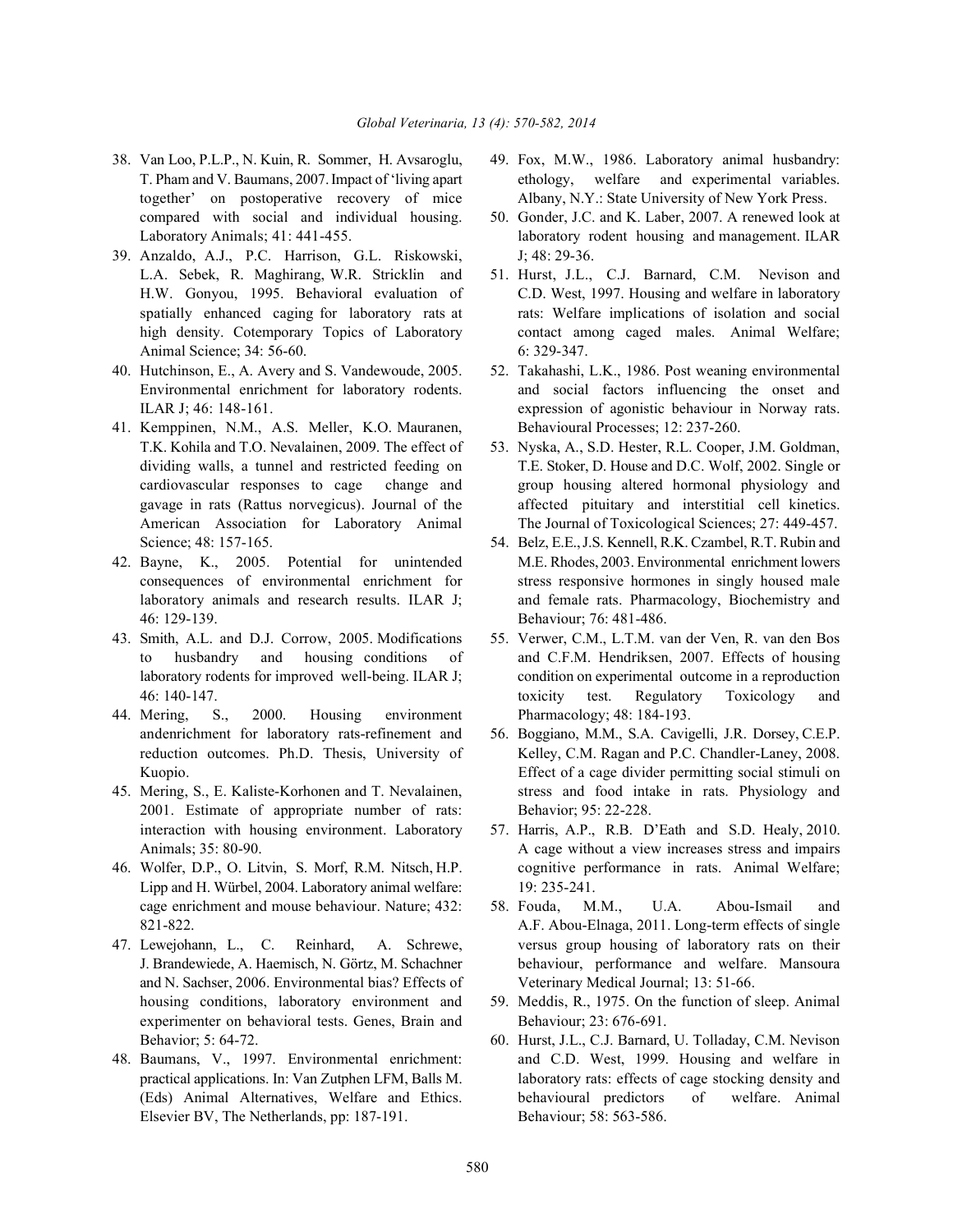- laboratory Rats. Behavioural Processes; 85: 172-180. Pharmacological Research; 44: 27-31.
- 
- H.B.M. Uylings, 1982. Sleep patterns during rearing 50: 33-39. under different environmental conditions in juvenile 76. Carlstead, K.E. and J.L. Brown, 2005. Relationships
- 
- 65. Lucero, M.A., 1970. Lengthening of REM sleep 24: 215-232. duration consecutive to learning in the rat. Brain 77. Denny, M.S., 1975. The rat's long-term preference
- 66. Abou-Ismail, U.A., O.H.B. Burman, C.J. Nicol and and Behaviour; 3: 245-249. M. Mendl, 2007. Can sleep behaviour be used as 78. Bolles, R.C., 1960. Grooming behaviour in the rat. (Rattus norvegicus)? Animal Welfare; 16: 185-188. Psychology; 53: 306-310.
- 67. Kass, S.J., S.J. Vodanovich, C. Stanny and 79. Saibaba, P., G.D. Sales, G. Stodulski and
- instruction type and boredom proneness in 30: 13-21. vigilance: Implications for boredom and workload. 80. Appelboom-Fondu, J., M. Kerhofs and
- in Sleep Medicine,  $(3<sup>rd</sup>$  ed.), WB Saunders, Disorders; 14: 35-40. Philadelphia, pp: 334-345. 81. Cheeta, S., G. Ruigt, J. van Proosdij and P. Willner,
- seminatural environments. Behavioural Processes; 19: 41: 419-427. 127-142. 82. Bradbury, M.J., W.C. Dement and D.M. Edgar, 1998.
- Physiology and Behavior; 73: 261-271. 555-565.
- anxiety and psychopathology. Neuroscience & laboratory animals. Horsham, Sussex: RSPCA. Biobehavioral Reviews; 25: 117-142. 84. Gómez, F., A. Lahmame, E.R. de Kloet and
- 7: 143-155. 327-337.
- 61. Abou-Ismail, U.A., O.H.B. Burman, C.J. Nicol and 74. Maldonado, E. and J.F. Navarro, 2001. MDMA M. Mendl, 2010. Effects of enhancing cage ('ECSTASY') exhibits an anxiogenic-like activity in complexity on the behaviour and welfare of social encounters between male mice.
- 62. Kiyono, S., M.L. Seo and M. Shibagaki, 1981. 75. Haller, J., E. Fuchs, J. Halász and G.B. Makara, Effects of rearing environments upon sleep-waking 1998. Defeat is a major stressor in males while parameters in rats. Physiology and Behavior; social instability is stressful mainly in females: 26: 391-394. Towards the development of a social stress 63. Mirmiran, M.H., H. Van Den Dungen and model in female rats. Brain Research Bulletin;
- rats. Brain Research; 233: 287-298. between patterns of fecal corticoid excretion and 64. Tagney, J., 1972. Sleep patterns related to rearing rats behavior, reproduction and environmental factors in enriched and impoverished environments. Brain in captive black (Diceros bicornis) and white Research; 53: 353-361. (Ceratotherium simum) rhinoceros. Zoo Biology;
	- Research; 20: 319-322. for complexity in its environment. Animal Learning
	- an indicator of stress in group-housed rats Journal of Comparative and Physiological
- T.M. Taylor, 2001. Watching the clock: Boredom J. Hau, 1996. Behaviour of rats in their home and vigilance performance. Perceptual Motor Skills; cages: daytime variation and effects of routine 92: 969-976. husbandry procedures analysed by time 68. Sawin, D.A. and M.W. Scerbo, 1995. Effects of sampling techniques. Laboratory Animals;
- Human Factors; 37: 752-765. J. Mendlewicz, 1988. Depression in adolescents 69. Benca, R., 2000. Mood disorders. In: Kryger MH, and young adults- polysomnographic and Roth C, Dement WC. (Eds). Principles and Practice neuroendocrine aspects. Journal of Affective
- 70. Adams, N. and R. Boice, 1989. Development of 1997. Changes in sleep architecture following dominance in domestic rats in laboratory and chronic mild stress. Biological Psychiatry;
- 71. Blanchard, R.J., C.R. McKittrick and D.C. Blanchard, Effects of adrenalectomy and subsequent 2001. Animal model of social stress: Effects on corticosterone replacement on rat sleep state and EEG behaviour and brain neurochemical systems. power spectra. American Journal of Physiology; 275:
- 72. Korte, S.M., 2001. Corticosteroids in relation to fear, 83. Manser, C.A., 1992. The assessment of stress in
- 73. Van de poll, N.E., F. de Jonge, F.G. Van Oyen and A. Armario, 1996. Hypothalamic-pituitary-adrenal J. Van Pelt, 1982. Aggressive behaviour in rats: response to chronic stress in five inbred rat strains: Effects of winning or losing on subsequent Differential responses are mainly located at the aggressive interactions. Behavioural Processes; adrenocortical level. Neuroendocrinology; 63: